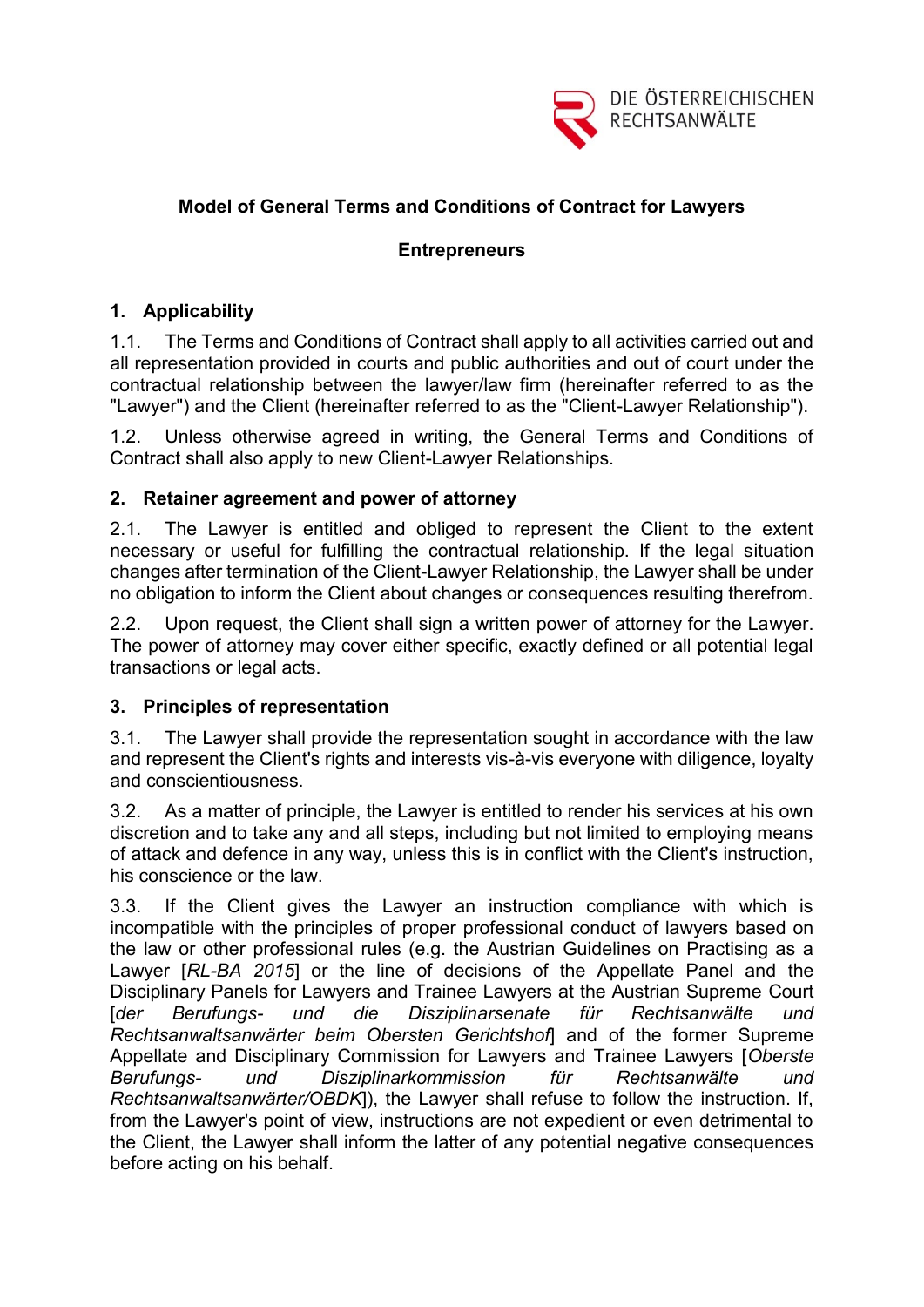3.4. In the case of imminent danger the Lawyer is entitled to take or refrain from taking actions that are not expressly covered by or are even contrary to the instruction given if this seems to be urgently required in the Client's interest.

# **4. Client's duty to provide information and to cooperate**

4.1. After he has retained the Lawyer, the Client shall immediately provide the Lawyer with all information and the facts that may be relevant in connection with the latter's work on behalf of the Client and make accessible all necessary documents and evidence. The Lawyer is entitled to assume that information, facts, documents, records and means of evidence are accurate, unless inaccuracy of the same is obvious.

The Lawyer shall seek to obtain complete and accurate information on the facts and circumstances by asking the Client specific questions and/or by other suitable means. As regards accuracy of supplementary information the second sentence of Clause 4.1 shall apply.

4.2. As long as the Client-Lawyer Relationship validly exists the Client shall inform the Lawyer about all changed or newly occurring circumstances that could be of relevance in connection with the Lawyer's work on behalf of the Client immediately after they have become known to him.

4.3. If the Lawyer acts as draftsman of a contract, the Client shall provide the Lawyer with all information required for self-calculation of land acquisition tax, the registration fee and real estate income tax. If the Lawyer does the self-calculation on the basis of information provided by the Client, the Lawyer shall in any case be released from any liability vis-à-vis the Client. The Client, on the other hand, shall indemnify and hold harmless the Lawyer from and against pecuniary disadvantages in the case that information provided by the Client turns out to be wrong.

# **5. Obligation to maintain secrecy; Conflict of interests**

5.1. The Lawyer shall keep secret all matters confided to him and any other information which becomes known to him in his professional capacity, secrecy of which is in his Client's interest.

5.2. The Lawyer is entitled to ask all staff to handle matters within the scope of applicable laws and guidelines, provided that the staff has been informed about the obligation to maintain secrecy in a manner that can be evidenced.

5.3. The Lawyer shall be released from his obligation to maintain secrecy only to the extent that this is necessary for pursuing the Lawyer's claims (including but not limited to the Lawyer's fee) or for defending himself against claims raised against him (including but not limited to claims for damages raised against the Lawyer by the Client or third parties).

5.4. The Client is aware of the fact that due to statutory orders the Lawyer may in some cases be obliged to provide information or to make reports to public authorities without having to obtain the Client's approval; particular reference is made to the statutory provisions on the prevention of money laundering and terrorist financing and to tax-law provisions (e.g. the Austrian Statute on Account Registers and Inspection of Accounts [*Kontenregister- und Konteneinschaugesetz/KontRegG*], the Austrian Act on Common Reporting Standards [*Gemeinsamer Meldestandard-Gesetz/GMSG*], etc.).

5.5. The Client may release the Lawyer from his obligation to maintain secrecy at any time. No release from the obligation to maintain secrecy by his Client shall release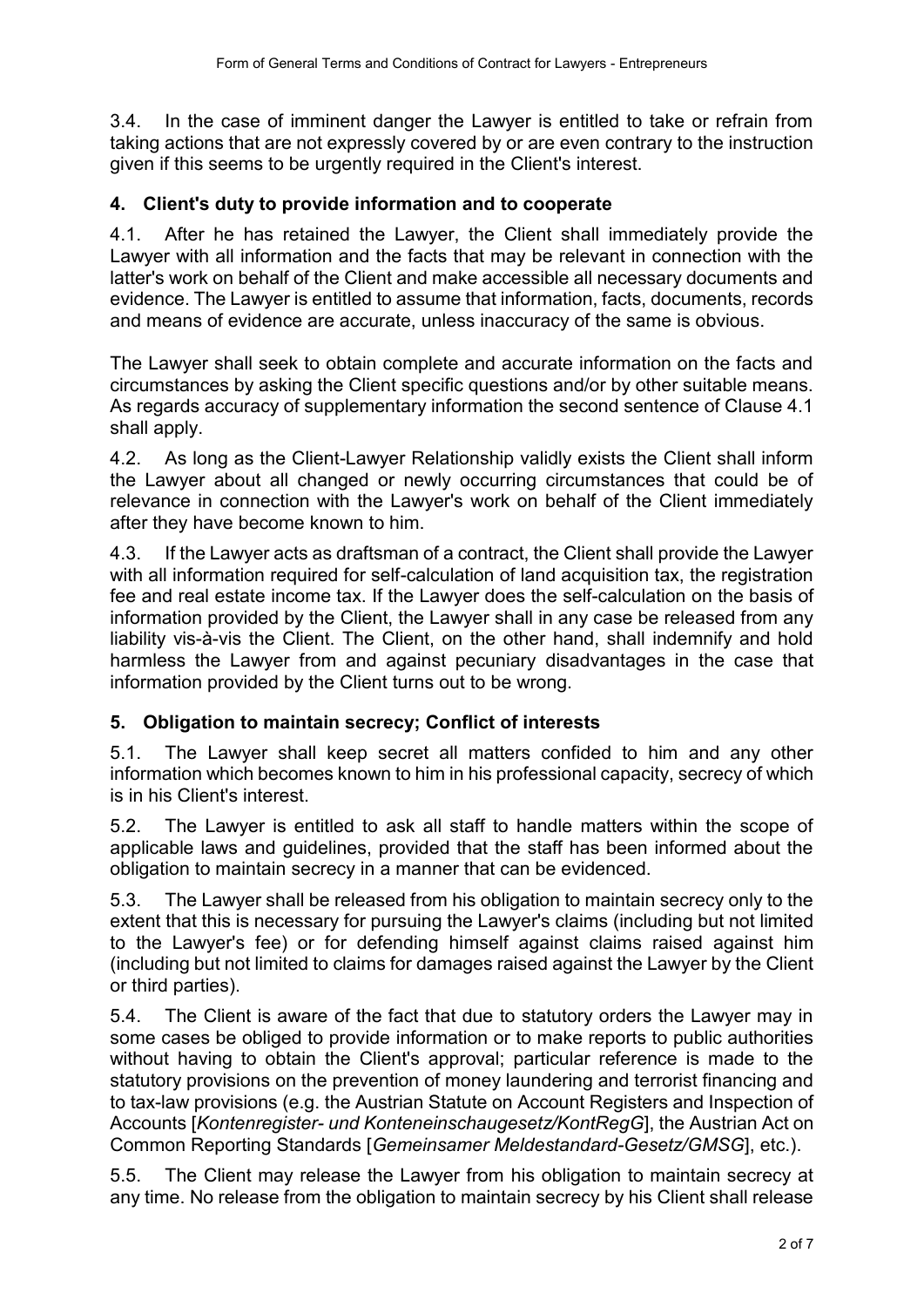the Lawyer from the obligation to check whether his statement is in line with the Client's interest. If the Lawyer acts as a mediator, he shall exercise his right to maintain secrecy despite having been released from the obligation to maintain secrecy.

5.6. The Lawyer shall examine whether his work for the Client would result in a conflict of interest as defined by the provisions of the Austrian Lawyers' Code [*Rechtsanwaltsordnung/RAO*].

# **6. Lawyer's reporting duty**

The Lawyer shall orally or in writing reasonably inform the Client of the actions taken by him in connection with representation of the Client.

# **7. Delegation of powers**

The Lawyer may have himself represented by a trainee lawyer employed by him or by any other lawyer or that lawyer's qualified trainee lawyer [*Unterbevollmächtigung*]. If the Lawyer is not available, he may delegate the job or specific actions to any other lawyer [*Substitution*].

# **8. Fee**

8.1. Unless otherwise agreed, the Lawyer is entitled to a reasonable fee.

8.2. Even if a lump-sum fee or billing by the hour has been agreed, the Lawyer is at least entitled to the amount of reimbursement of the costs obtained from the opponent in excess of the agreed fee, provided that such amount can be recovered; otherwise he is entitled to the agreed lump-sum fee or hourly fee.

8.3. If the Lawyer is included in the carbon copy of an e-mail from the client or the client´s sphere, the Lawyer is not obliged to read the e-mail without being instructed explicitly. However, if the Lawyer reads the e-mail, he is entitled to a fee according to an explicit agreement for comparable services or according to the "Rechtsanwaltstarifgesetz" (RATG – Lawyers' Fees Act) or the "Allgemeine Honorar-Kriterien für Rechtsanwälte" (General Fee Criteria for Lawyers).

8.4. Value-added tax at the statutory rate, any necessary and reasonable expenses (e.g. travel expenses, costs of phone, fax or copies) and the out-of-pocket expenses paid by the Lawyer on behalf of the Client (e.g. court fees) shall be added to the fee payable to/agreed with the Lawyer.

8.5. The Client acknowledges that an estimate made by the Lawyer of the expected amount of fees which has not been explicitly defined as binding shall be non-binding and not be considered a binding quotation (as defined in Section 5 (2) of the Austrian Consumer Protection Act [*Konsumentenschutzgesetz/KSchG*], as the amount of work to be rendered by the Lawyer cannot be reliably assessed in advance due to its nature.

8.6. The Client shall not be charged the costs of billing and preparation of bills of fees. However, this shall not apply to the costs of a translation of statements of services into a language other than German that is requested by the Client. Unless otherwise agreed, the Client shall be charged for preparation of letters to the Client's auditor at the Client's request stating, for instance, the status of pending cases, a risk assessment for setting up provisions and/or the status of outstanding fees as at the closing of accounts date.

8.7. The Lawyer shall be entitled to submit bills of fees or ask for advances on fees at any time and in any case once every quarter.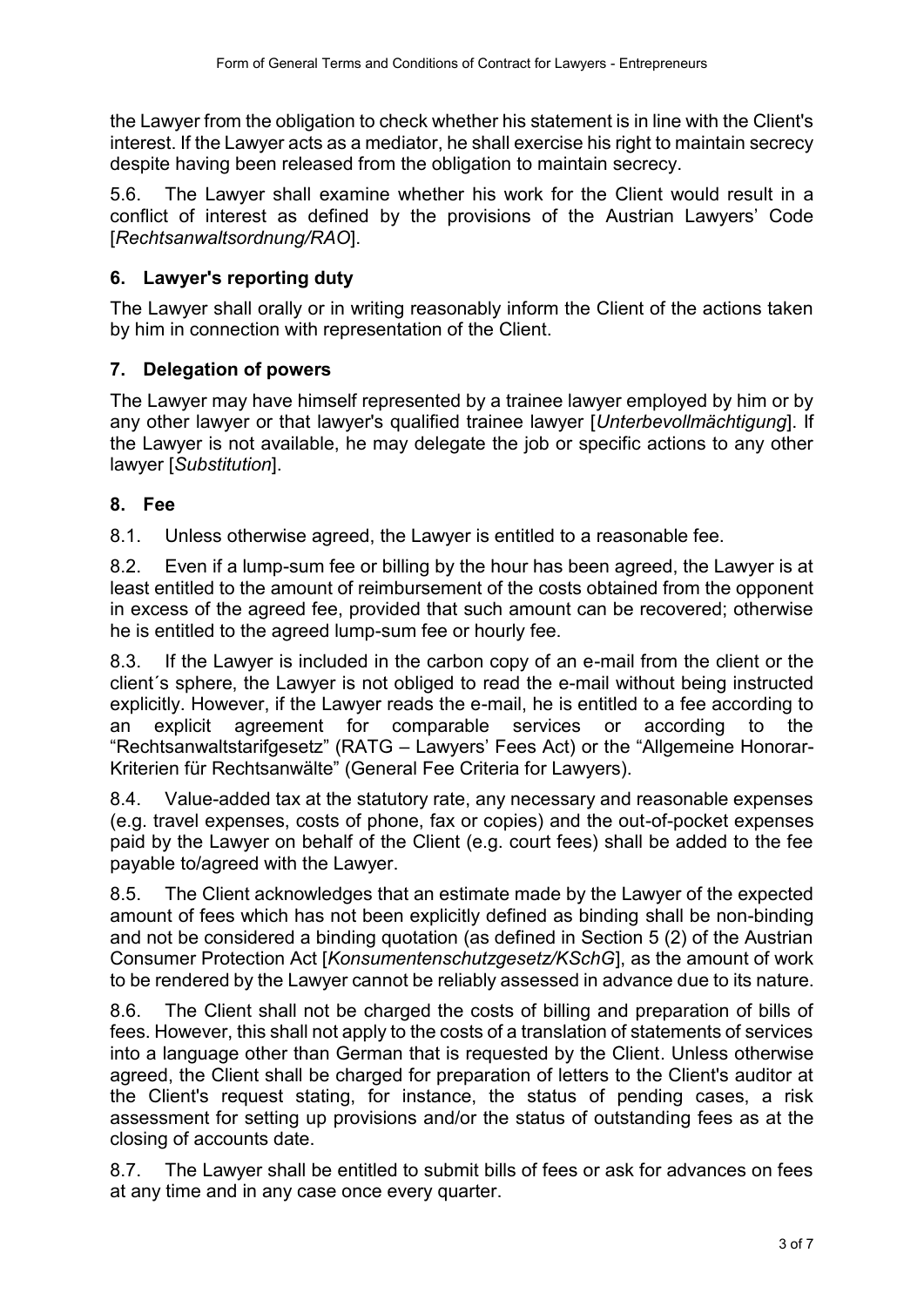8.8. A properly itemised bill of fees sent to the Client shall be deemed approved unless the Client objects thereto in writing within one (1) month of receipt (receipt by the Lawyer shall be decisive).

8.9. If the Client is late in paying the total or a portion of the fee, he shall in any case pay late payment interest at the statutory rate of 4%. If the Client is responsible for such late payment, the statutory interest rate shall amount to 9.2 percentage points above the relevant base interest rate and he shall also compensate the Lawyer for any additional damage actually suffered. Any additional statutory claims (e.g. under Section 1333 of the Austrian Civil Code [*Allgemeines Bürgerliches Gesetzbuch/ABGB*]) shall remain unaffected.

8.10. Any and all costs of courts and public authorities and any expenses (e.g. for purchased third-party services) arising in connection with the Client-Lawyer Relationship may, at the Lawyer's discretion, be submitted to the Client for direct payment.

8.11. If the Lawyer is retained by several Clients in one case, they shall be jointly and severally liable for all resulting claims of the Lawyer.

8.12. Any claims of the Client vis-à-vis the opponent for reimbursement of costs shall hereby be assigned to the Lawyer in the amount of the Lawyer's fee entitlement from the time at which they arise. The Lawyer is entitled to notify the opponent of the assignment at any time.

# **9. Lawyer's liability**

9.1. The Lawyer's liability for incorrect advice or representation shall be limited to the sum insured that is available for the specific case but shall at least be the sum insured stated in Section 21a *RAO* as amended. Currently, this is EUR 400,000 (in words: four hundred thousand euros); in the case of law firms organised in the form of a limited liability company this is EUR 2,400,000 (in words: two million four hundred thousand euros).

9.2. The maximum amount applicable according to Clause 9.1. shall cover all claims vis-à-vis the Lawyer for incorrect advice and/or representation, including but not limited to claims for damages and price reduction. Such maximum amount shall not include claims of the Client for refund of fees paid to the Lawyer. Deductibles, if any, shall not reduce liability. The maximum amount applicable according to Clause 9.1 shall apply to one insured event. If there are two or more competing harmed persons (Clients), the maximum amount for every single harmed person shall be reduced pro rata the amount of the claims.

9.3. If a law firm is retained, the liability limits of Clauses 9.1. and 9.2. shall also apply to all lawyers who work for the law firm (as its shareholders or partners, managing directors, employed lawyers or in any other capacity).

9.4. The Lawyer shall be liable for third parties whom he instructed to render specific services under the Client-Lawyer Relationship with the Client's knowledge and who are neither employees nor shareholders or partners (in particular external experts) only in the case of negligence in selection.

9.5. The Lawyer shall be liable only vis-à-vis his Client and not vis-à-vis third parties. The Client shall expressly inform third parties who come into contact with the Lawyer's services because of the Client's actions of this fact.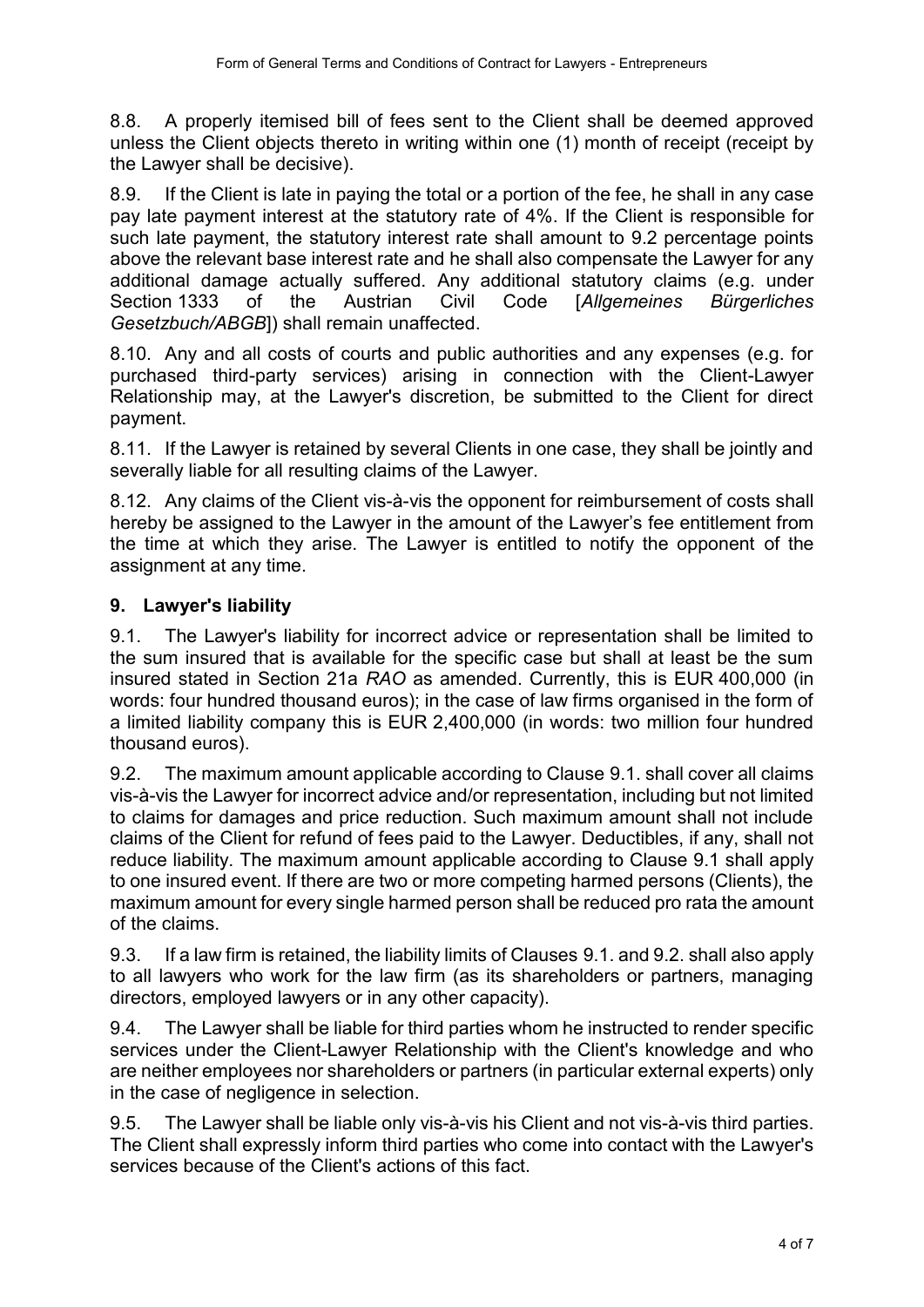9.6. The Lawyer shall be liable for knowledge of foreign law only in the case of a written agreement or if he offered to review foreign law. EU law shall never be deemed foreign law; however, the law of the Member States shall be deemed foreign law.

## **10. Statutory limitation/Preclusion**

Unless a shorter limitation period or preclusive period applies, any and all claims visà-vis the Lawyer shall become forfeited unless the Client asserts them in court within six (6) months of the time at which the Client obtains knowledge of the damage and of the person who caused the damage or of any other event that led to the claim and in any case not later than five (5) years after the conduct (violation) that caused the damage (led to the claim) occurred.

## **11. Client's legal expenses insurance**

11.1. If the Client has taken out legal expenses insurance, he shall immediately notify the Lawyer thereof and present the required documents (if available). However, independent thereof the Lawyer shall, without being requested to do so, obtain information about whether and to what extent legal expenses insurance has been taken out and ask that his services be covered by the insurance.

11.2. **Where the Client informs the Lawyer that he has taken out legal expenses insurance and the Lawyer ensures that his services are covered by the insurance this shall not affect the Lawyer's entitlement to his fee vis-à-vis the Client and shall not be regarded as an agreement on the part of the Lawyer to settle for the fee paid under the legal expenses insurance.** 

11.3. **The Lawyer is not obliged to directly claim the fees from the legal expenses insurer but may claim the total fees from the Client.**

By his below signature the Client confirms that he has acknowledged and understood Clauses 11.2. and 11.3.

…………………………………………….. (Client's signature)

#### **12. Termination of the Client-Lawyer Relationship**

12.1. The Client-Lawyer Relationship may be terminated by the Lawyer or by the Client at any time without notice and without stating reasons. The Lawyer's fee entitlement shall not be affected thereby.

12.2. In the case of termination by the Client or by the Lawyer the latter shall continue to represent the Client for a period of fourteen (14) days insofar as this is necessary to protect the Client from legal disadvantages. This duty shall not apply if the Client rescinds the Client-Lawyer Relationship and expresses that he does not want the Lawyer to continue his activities.

12.3. *The parties put on record that the Client-Lawyer Relationship shall terminate upon* …………… *(e.g. settlement of the legal dispute with XY, non-appealable/final judgment/decision or the like in the XY case or the like), unless it is terminated by the Client or the Lawyer in accordance with Clause 11 of the General Terms and Conditions of Contract.*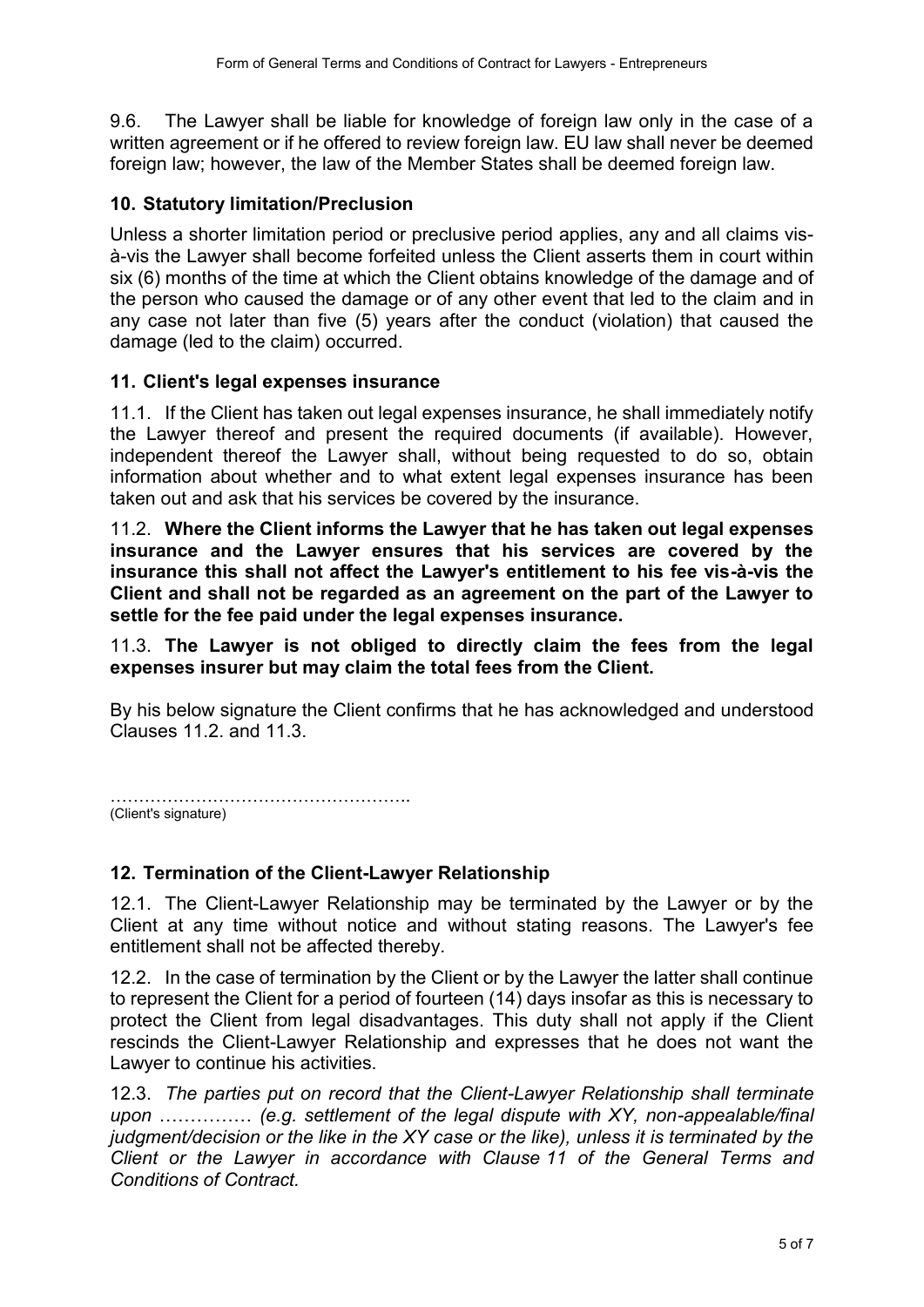**Alternative:** *The parties put on record that the Client-Lawyer Relationship has, in principle, been entered into for an indefinite period of time, unless it is terminated by the Client or the Lawyer in accordance with Clause 11 of the General Terms and Conditions of Contract.*

#### *(delete as appropriate)*

## **13. Duty to surrender documents**

13.1. After termination of the Client-Lawyer Relationship the Lawyer shall, upon the Client's request, return original documents to the Client. The Lawyer is entitled to retain copies of such documents.

13.2. If, after termination of the Client-Lawyer Relationship, the Client again asks for (copies of) documents which he already received in the course of the Client-Lawyer Relationship, the costs shall be borne by the Client.

13.3. The Lawyer shall retain files for a period of five (5) years from termination of the Client-Lawyer Relationship and, if necessary, provide the Client with copies during that period. As regards the costs Clause 13.2. shall apply. If the law provides for longer retention periods they shall be observed. The Client agrees to destruction of files (including original documents) after expiration of the retention period.

## **14. Choice of law and jurisdiction**

14.1. These General Terms and Conditions of Contract and the Client-Lawyer Relationship regulated by them shall be subject to substantive Austrian law.

14.2. The parties agree on exclusive jurisdiction of the court having jurisdiction over the subject matter at the Lawyer's registered office for legal disputes arising out of or in connection with the contractual relationship that is regulated by the General Terms and Conditions of Contract, including disputes over validity of the same, unless mandatory law provides otherwise. However, the Lawyer is entitled to file claims against the Client also before any other court in Austria or abroad in the circuit of which the Client has his registered office, domicile, a branch or assets.

# **15. Final provisions**

15.1. Modifications of or amendments to these General Terms and Conditions of Contract shall be made in writing in order to be valid.

15.2. Statements or declarations of the Lawyer vis-à-vis the Client shall in any case be deemed received if they are sent to the address advised by the Client at the time he enters into the Client-Lawyer Relationship or to the changed address advised in writing thereafter. Unless otherwise agreed, the Lawyer may, however, correspond with the Client in any way that seems appropriate to him, including via email, using the email address which the Client has advised to the Lawyer for communication purposes. If the Client sends email messages to the Lawyer from other email addresses, the Lawyer shall also be allowed to use those email addresses to communicate with the Client. Unless otherwise provided, statements or declarations to be made in writing under these General Terms and Conditions of Contract may also be made via fax or email.

Unless the Client has given other written instructions, the Lawyer is entitled to communicate with the Client by email in an unencrypted form. The Client represents that he is aware of the risks involved (in particular access, secrecy, alteration of